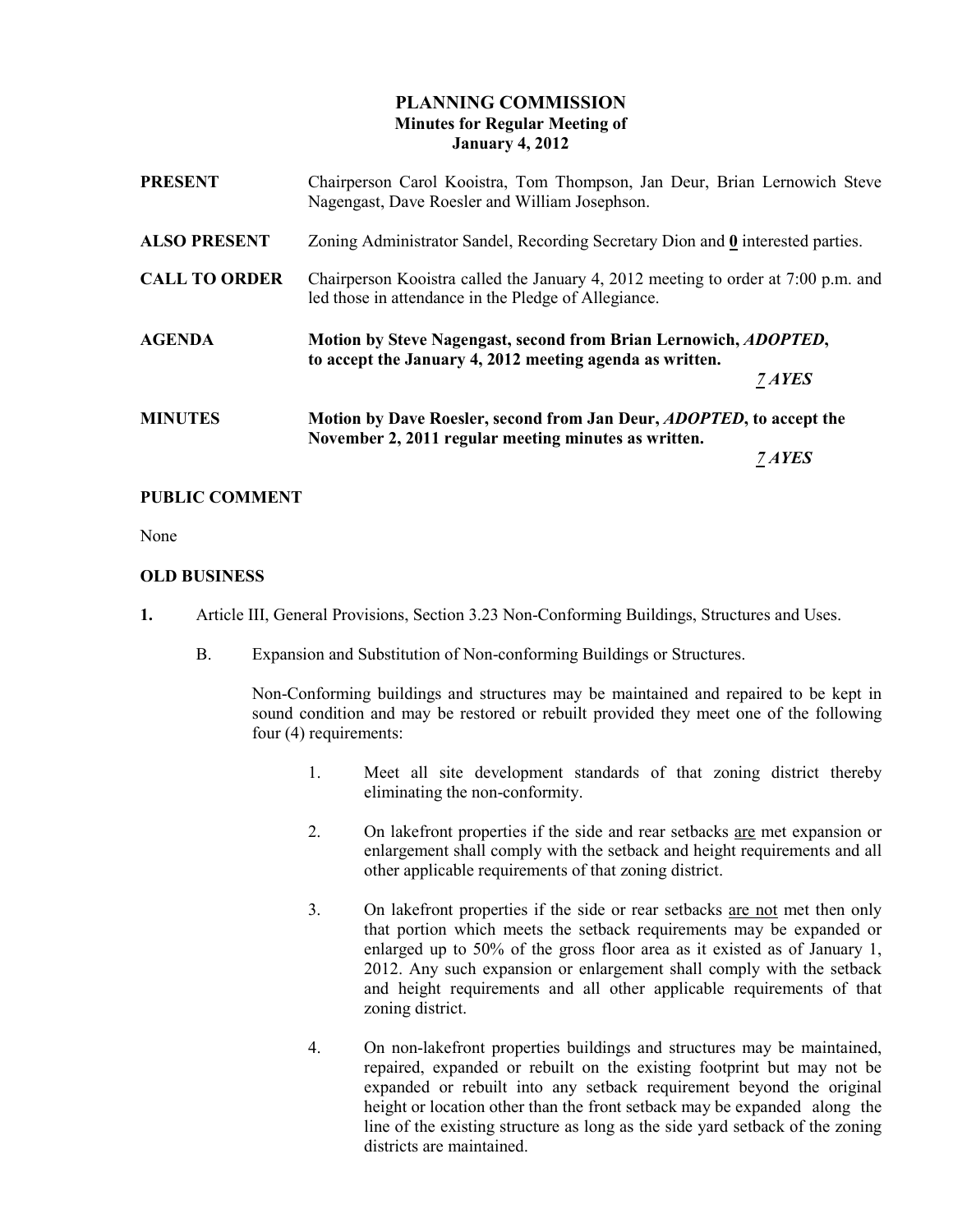A topographical survey prepared by a licensed surveyor shall be required for all lakefront non-conforming structures to assure proper grade elevations and placement. Restoration or rebuilding is permitted whether the non-conforming building or structure is damaged by fire, wind, act of God, or other casualty or is demolished and regardless of the cost of such rebuilding or restoration. A building permit shall be obtained within one (1) year of loss, or else restoration or rebuilding shall not be permitted as described above.

 Motion by William Josephson, second from Jan Deur, ADOPTED, to set public hearing to be held on February 1, 2012, on language as written above.

7 AYES

- 2. Reports from Sub-Committees
	- Oil and gas storage tanks Commissioner Lernowich-Chair states he spoke with Michael McKinley (DEQ), Hazardous Material Storage Inspector who stated that there are two sets of rules that they enforce concerning underground storage tanks. The first rule is the Michigan Underground Storage Tanks Rules. In these rules there are reporting requirements, but tanks that are 1,100 gallons or less used at Farms or private residence are exempt from these rules. Most tanks used for private use are less than 1,100 gallons so the reporting requirements would not apply. The second set of rules is the Michigan Flammable and Combustible Liquid rules. A tank at a private residence, no matter what the size will fall under these rules. These tanks do not have the reporting requirements, so they normally do not get involved, or even know about them unless there is a complaint, or the local authorities request that they get involved.

Consensus of Commissioners was to not pursue ordinance language but to request Supervisor St. Amour put something in E-News and on the website referring residents to Michael McKinley (DEQ) with questions or concerns about storage tanks.

• Outdoor Wood-Fired Furnaces – Commissioner Lernowich-Chair proposed language as written below:

 Definition: An outdoor furnace is defined as a furnace, heating system, stove or boiler that is a separate structure, either above or below ground, not located in a building, but provides heat or hot water for a building or buildings on the same lot.

Restrictions of Outdoor Furnaces:

- a) Outdoor Furnaces are not allowed in the following areas: Medium High Density Residential and High Density Residential.
- b) In all other areas, there should be a min. set back of 40 feet from any property lines.
- c) A min. of  $\overline{10}$  15 feet from grade will be required on the height of the chimney.
- d) Fuels that can be burned in a O.F. include: Wood without additives, wood pellets without additives and agricultural seeds in their natural state.
- e) Fuels that cannot be burned in a O.F. include:
	- Leaves and grass and other similar yard waste
	- Rubbish Garbage including food waste, food packaging, animal carcasses, painted wood, furniture, composite shingles, construction or demolition debris, or other household or business waste.
- f) No waste oil or other oily products are allowed to be burned in a O.F.
- g) No treated or painted wood can be burned in a O.F.
- h) No rubber, including tires and synthetic type products can be burned in an O.F.
- i) No Newspapers or corrugated cardboard can be burned in a O.F.
- j) An O.F. shall be kept in a reasonable condition and repair at all times.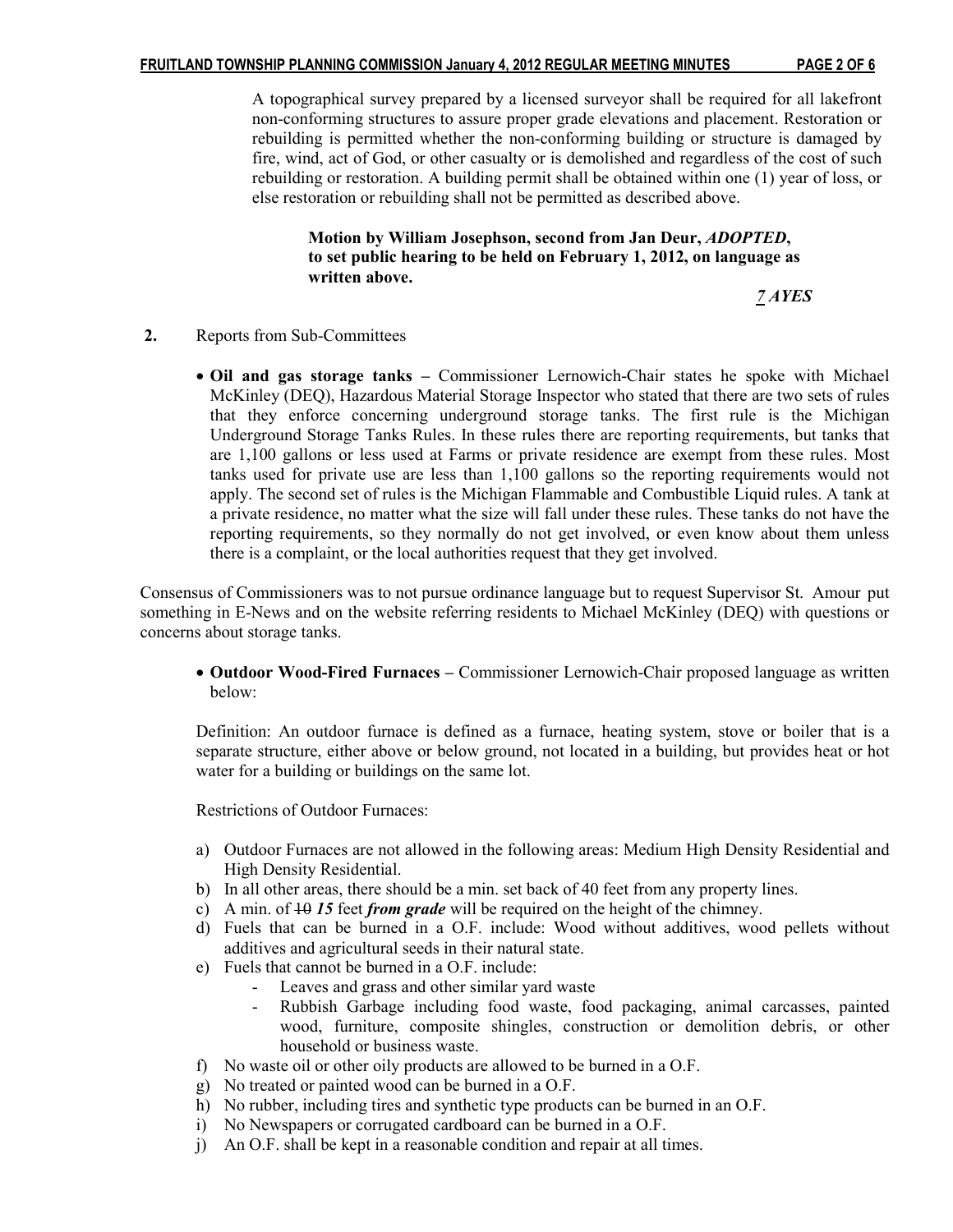- k) A mechanical permit will be required to install an O.F.
- l) Additional requirements could include higher chimney regulations. This would be advised by the zoning administrator or ordinance enforcement officer.

 Motion by William Josephson, second from Brian Lernowich, ADOPTED, to set public hearing to be held on February 1, 2012, on language as written above.

7 AYES

Chairperson Kooistra asked recording secretary Garvey to put the proposed language in ordinance format for the public hearing.

- Medical Marihuana Ordinance Commissioner Deur advised that the Township Board agreed to extend the moratorium for an additional six (6) months to expire on July 31, 2012, given so many changes are being made at the state level regarding current law.
- Low Impact Development Commissioner Nagengast-Chair proposed language as follows:

Article XV Site Plan Review, Section 15.07 Review Standards – add bold language:

J. Appropriate measures shall be taken to ensure that removal of surface waters will not adversely affect the neighboring properties, aquatic resources, or the public storm drainage system. Provisions shall be made to accommodate storm water, prevent erosion and the formation of dust. The use of detention/retention ponds may be required. Surface water on all paved areas shall be collected at intervals so that it will not obstruct the flow of vehicular or pedestrian traffic or create puddles in paved areas. Catch basins may be required to contain oil filters or traps to prevent contaminants from being discharged to the natural drainage system. The Site Plan shall fully conform to the Muskegon County Soil Erosion and Sedimentation Control Ordinance. In addition, methods to employ Low Impact Development (LID) techniques are strongly encouraged. LID techniques promote source controls of storm water and maintain the natural hydrological cycle by: preserving open space and minimizing land disturbances; protecting natural features and natural processes; re-examining the use and sizing of traditional infrastructure (lots, streets, curbs, gutters, and sidewalks); integrating natural site elements (wetlands, stream corridors, mature forests) into site designs; and decentralizing and managing storm water at its source. Such techniques include a permeable pavement, grassy swales, bio retention/rain gardens, infiltration trenches and basins, filter strips, tree box filters, cisterns, dry wells, rain barrels and similar best management practices set forth in the State of Michigan's Low Impact Development Manual.

The following language for proposed amendment has been in the ready and waiting for public hearing file as written:

Article XV Site Plan Review, Section 15.04 Application and Review

- C. Upon receipt of an application for Site Plan Review, the Township Clerk *Applicant* shall transmit one (1) copy of the site plan to each of the following agencies considered to be impacted or affected by the request, for their review and comment. In some cases agency review may require an onsite visit and an associated fee, which the applicant is responsible for.
	- 1. Muskegon County Road Commission.
	- 2. Muskegon County Health Department.
	- 3. Muskegon County Drain Commissioner.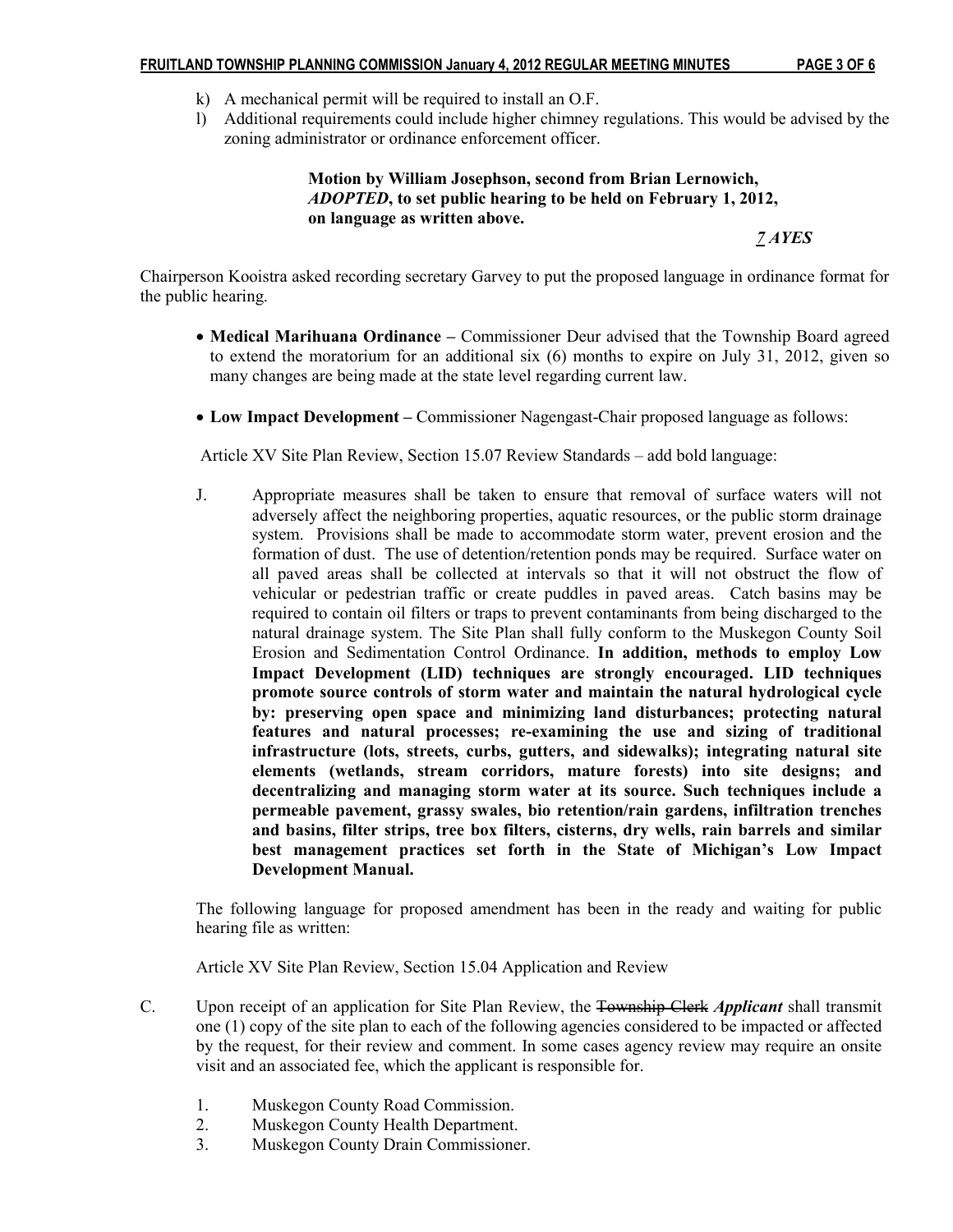- 4. White Lake Fire Authority.
- 5. Muskegon Conservation District.

 Motion by Steve Nagengast, second from William Josephson, ADOPTED, to set public hearing to be held February 1, 2012, on language for Article XV Site Plan Review, Sections 15.07 and 15.04 as written above.

7 AYES

• **Ponds** – Commissioner Thompson proposed language as follows:

Article III, General Provisions, Section 3.17 Excavations, or Ponds

B. Ponds may be constructed with a surface area of not more than one (1) acre  $(43,560 \text{ sq ft})$ on lots or parcels containing a minimum area of five  $(5)$  acres in all Zoning Districts with not *more than one (1) pond per five (5) acres of land*, subject to the following requirements:

> Motion by Tom Thompson, second from Brian Lernowich, ADOPTED, to set public hearing to be held on February 1, 2012, on language as written above.

6 AYES 1 NAY (Deur)

• Neighborhood Commercial Uses – Commissioner Thompson and Zoning Administrator Sandel reviewed both Uses permitted by Right and by Special Land Use. A suggestion was made to add any other commercial use not specified.

Consensus was to not amend Article XI Neighborhood Commercial District, Section 11.02 Uses Permitted by Right and Section 11.03 Uses Permitted by Special Land Use by adding any other commercial use not specified. Currently if a use is not specified the applicant may request the Planning Commission to look at adding such use and requirements if applicable.

• Open Space PUD – We have a current ordinance; however, it has never been used. Commissioner Thompson reviewed the Open Space Planned Unit Development (OSPUD) ordinance and found that the following sections contradict one another, Section 9.04a (A.4.) and Section 9.09a (A.3.)

# SECTION 9.04a AUTHORIZATION & PROCEDURES

- A. An OS-PUD may only be approved by the Township Board following a recommendation from the Planning Commission in accordance with the procedures of this Ordinance in the following areas:
	- 1. Areas master planned or zoned RR, Rural Residential, or MDR, Medium Density Residential;
	- 2. Areas which are master planned or zoned MHDR, Medium High Density Residential but only if public sewer and water are provided;
	- 3. Reserved;
	- 4. Parcels within the Lake Michigan Shoreline District, Inland Lakes District and North Duck Lake Overlay District are excluded and cannot be rezoned as an OS-PUD.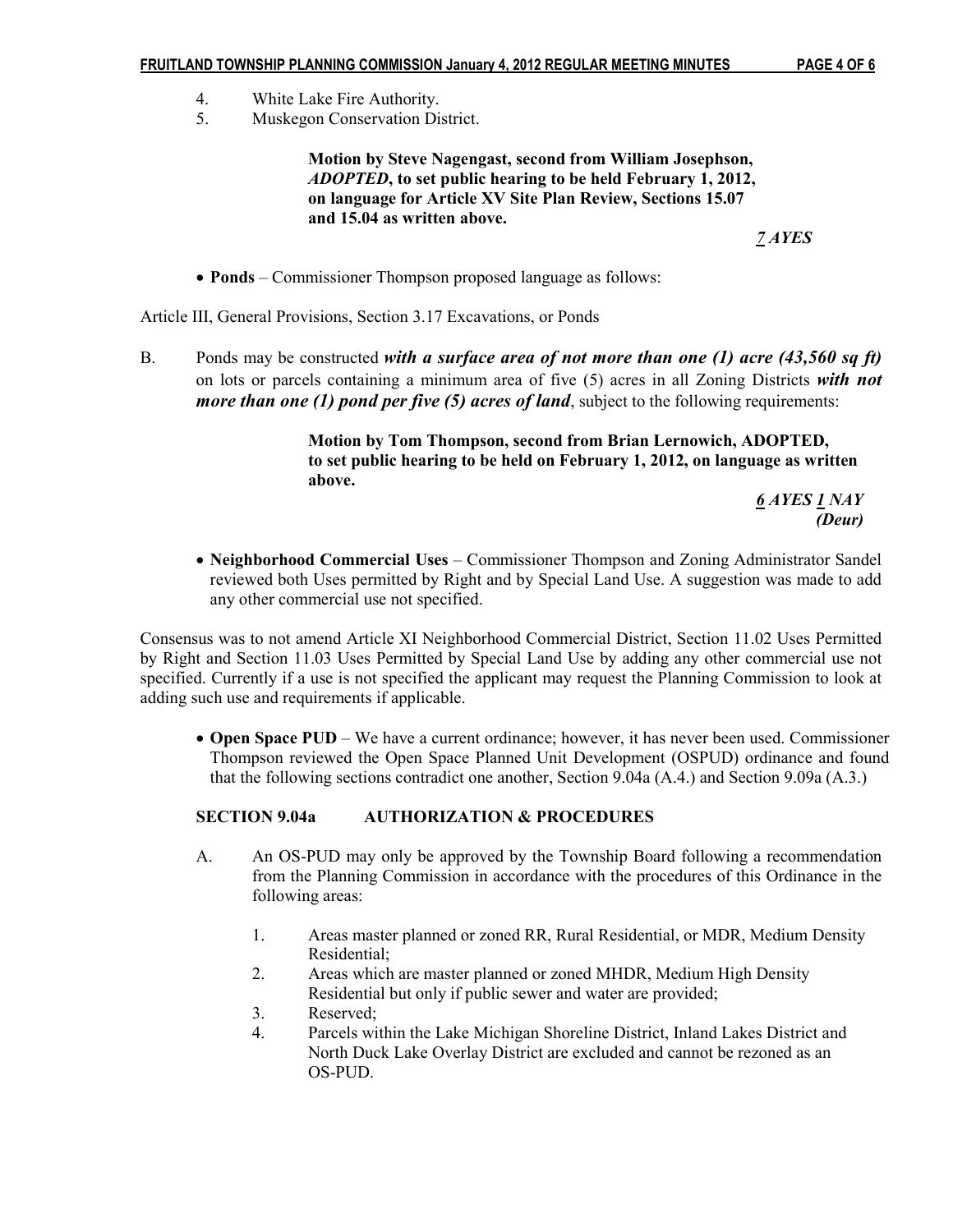#### SECTION 9.09a OPEN SPACE REQUIREMENTS

- A. An OS-PUD shall provide and maintain the following minimum amount of Dedicated Open Space in accordance with the standards of this Article. For purposes of this Ordinance, Dedicated Open Space shall mean that portion of an OS-PUD which is permanently preserved in an undeveloped state through an open space preservation agreement as required herein.
	- 1. For land master planned or zoned Rural Residential or Medium Density Residential 40 percent of the total area of the site shall be preserved as Dedicated Open Space.
	- 2. For land master planned or zoned Medium High Density Residential 15 percent of the total area of the site shall be preserved as Dedicated Open Space.

 3. For land which is located in the Michillinda Beach Lodge Resort or the Lakeside Inn Resort open space shall be provided in the form of a central or easily accessible village green, playground, pavilion, picnic area, courtyard or similar area or facility which can serve as a gathering place or recreational space for residents. The Planning Commission may recommend and the Township Board may approve any

similar provision provided it meets the intent of the OS-PUD regulations.

Consensus was to strike Section 9.09a (A.3.)

## Motion by Jan Deur, second from Tom Thompson, ADOPTED, to set public hearing to be held on February 1, 2012, to strike Section 9.09a (A.3.) unless directed by Attorney Even that this can be handled as housekeeping with no public hearing needed.

7 AYES

• Digital Signs – At this time we have no restriction on timing, colors, etc. Commissioner Thompson has reviewed a copy of the Charter Muskegon Township Sign Ordinance and also information provided by Commissioner Roesler. Commissioner Thompson and Zoning Administrator Sandel will meet and work on proposed language.

## COMMISSIONERS COMMENTS –

Commissioner Lernowich advised of a recent Zoning Board of Appeals variance application regarding a working farm. He explains that maybe setbacks and size of buildings could use further review.

Commissioner Deur advised that the Board of Trustees is presently reviewing all fines and penalties for existing township ordinances, in preparation for moving towards a civil infraction process. This will include zoning ordinances.

Chairperson Kooistra gave each Planning Commission member a copy of the letter she sent to Supervisor Sam St. Amour notifying him that she would be resigning from the Fruitland Township Planning Commission effective March 31, 2012. It was also noted that the three year terms of Brian Lernowich and Steve Nagengast would expire the end of March 2012 and they both indicated they plan to leave the Planning Commission in March 2012 when their terms are completed.

## PLANNING/ZONING UPDATES – None